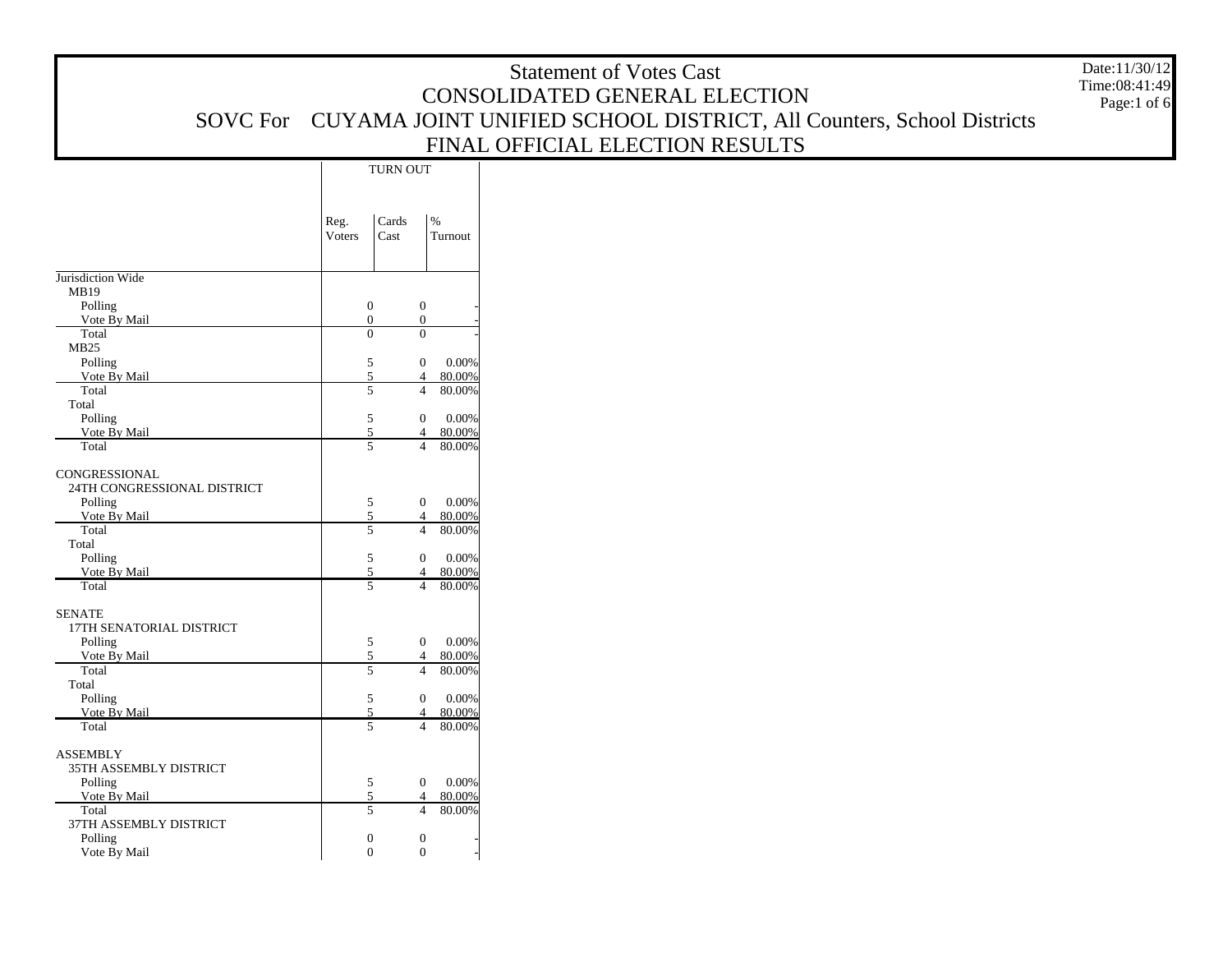|                                    |                |                                  |                                                      | <b>Statement of Votes Cast</b>                                       | Date:11/30/12<br>Time:08:41:49 |
|------------------------------------|----------------|----------------------------------|------------------------------------------------------|----------------------------------------------------------------------|--------------------------------|
|                                    |                |                                  |                                                      | CONSOLIDATED GENERAL ELECTION                                        | Page:2 of 6                    |
| <b>SOVC</b> For                    |                |                                  |                                                      | CUYAMA JOINT UNIFIED SCHOOL DISTRICT, All Counters, School Districts |                                |
|                                    |                |                                  |                                                      | FINAL OFFICIAL ELECTION RESULTS                                      |                                |
|                                    |                |                                  |                                                      |                                                                      |                                |
|                                    |                | TURN OUT                         |                                                      |                                                                      |                                |
|                                    |                |                                  |                                                      |                                                                      |                                |
|                                    |                | Cards                            | $\%$                                                 |                                                                      |                                |
|                                    | Reg.<br>Voters | Cast                             | Turnout                                              |                                                                      |                                |
|                                    |                |                                  |                                                      |                                                                      |                                |
| Total                              |                | $\overline{0}$                   | $\overline{0}$                                       |                                                                      |                                |
| Total                              |                |                                  |                                                      |                                                                      |                                |
| Polling                            |                | 5                                | $\overline{0}$<br>0.00%                              |                                                                      |                                |
| Vote By Mail                       |                | $\overline{5}$                   | 80.00%<br>$\Delta$                                   |                                                                      |                                |
| Total                              |                | $\overline{5}$                   | 80.00%<br>$\overline{4}$                             |                                                                      |                                |
| <b>BOARD OF EQUALIZATION</b>       |                |                                  |                                                      |                                                                      |                                |
| STATE BOARD OF EQUALIZATION DIST 2 |                |                                  |                                                      |                                                                      |                                |
| Polling                            |                | 5                                | 0.00%<br>$\overline{0}$                              |                                                                      |                                |
| Vote By Mail<br>Total              |                | $\sqrt{5}$<br>$\overline{5}$     | 80.00%<br>$\overline{4}$<br>80.00%<br>$\overline{4}$ |                                                                      |                                |
| Total                              |                |                                  |                                                      |                                                                      |                                |
| Polling                            |                | 5                                | 0.00%<br>$\overline{0}$                              |                                                                      |                                |
| Vote By Mail                       |                | 5                                | 80.00%<br>$\overline{4}$                             |                                                                      |                                |
| Total                              |                | $\overline{5}$                   | 4 80,00%                                             |                                                                      |                                |
| SUPERVISOR/COMMISSIONER            |                |                                  |                                                      |                                                                      |                                |
| 4TH SUPERVISORIAL DISTRICT         |                |                                  |                                                      |                                                                      |                                |
| Polling                            |                | 5                                | 0.00%<br>$\mathbf{0}$                                |                                                                      |                                |
| Vote By Mail<br>Total              |                | $\mathfrak{S}$<br>$\overline{5}$ | 80.00%<br>$\overline{4}$<br>80.00%<br>$\overline{4}$ |                                                                      |                                |
| Total                              |                |                                  |                                                      |                                                                      |                                |
| Polling                            |                | 5                                | 0.00%<br>$\overline{0}$                              |                                                                      |                                |
| Vote By Mail                       |                | 5                                | 80.00%<br>$\overline{4}$                             |                                                                      |                                |
| Total                              |                | $\overline{5}$                   | 4 80.00%                                             |                                                                      |                                |
| <b>CITIES</b>                      |                |                                  |                                                      |                                                                      |                                |
| UNINCORPORATED AREAS               |                |                                  |                                                      |                                                                      |                                |
| Polling                            |                | 5                                | 0.00%<br>$\mathbf{0}$                                |                                                                      |                                |
| Vote By Mail<br>Total              |                | $\overline{5}$<br>$\overline{5}$ | 80.00%<br>$\overline{4}$<br>80.00%<br>$\overline{4}$ |                                                                      |                                |
| Total                              |                |                                  |                                                      |                                                                      |                                |
| Polling                            |                | 5                                | 0.00%<br>$\mathbf{0}$                                |                                                                      |                                |
| Vote By Mail                       |                | 5                                | 80.00%<br>$\overline{4}$                             |                                                                      |                                |
| Total                              |                | $\overline{5}$                   | 4 80.00%                                             |                                                                      |                                |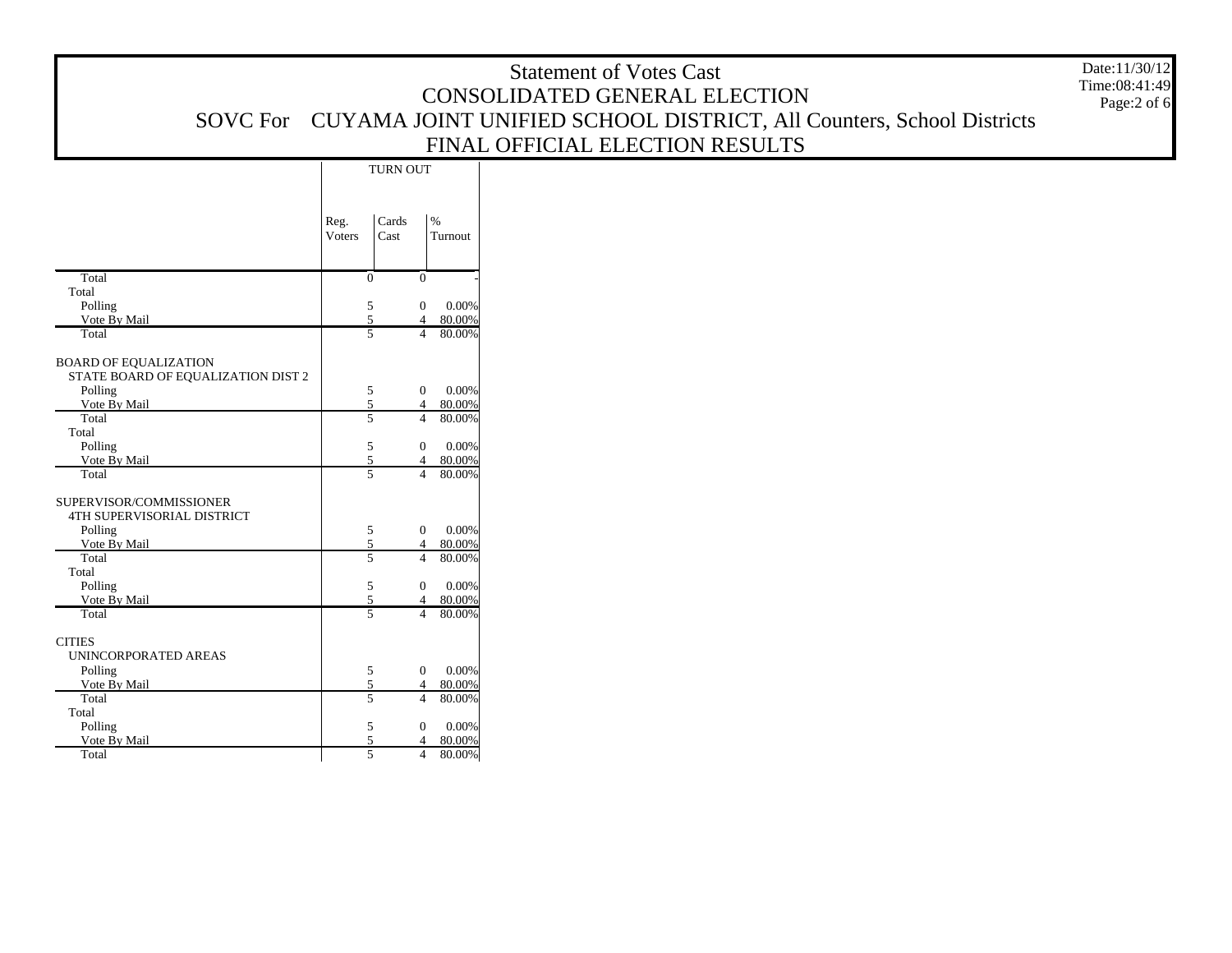## Statement of Votes Cast CONSOLIDATED GENERAL ELECTION SOVC For CUYAMA JOINT UNIFIED SCHOOL DISTRICT, All Counters, School Districts FINAL OFFICIAL ELECTION RESULTS Date:11/30/12 Time:08:41:49

CUYAMA JOINT UNIFIED SCHOOL DISTRICT GOVERNING BOARD MEMBER

Page:3 of 6

|                                              | Reg.<br>Voters | <b>Ballots</b><br>Cast           | Total Votes Times                                                    | Blank<br>Voted | Times<br>Over<br>Voted           | Number<br>Of<br>Under<br>Votes                                           | <b>TRUDI</b><br><b>CALLAWAY</b>  |                  | <b>PAUL WEIRUM</b>           |                          | <b>DAMON</b><br><b>QUESADA</b> |                          | <b>JOSE</b><br>VALENZUELA<br>$\rm JR$ |                          | <b>JUAN</b><br><b>GONZALEZ</b>   |                      |
|----------------------------------------------|----------------|----------------------------------|----------------------------------------------------------------------|----------------|----------------------------------|--------------------------------------------------------------------------|----------------------------------|------------------|------------------------------|--------------------------|--------------------------------|--------------------------|---------------------------------------|--------------------------|----------------------------------|----------------------|
| Jurisdiction Wide                            |                |                                  |                                                                      |                |                                  |                                                                          |                                  |                  |                              |                          |                                |                          |                                       |                          |                                  |                      |
| MB19<br>Polling                              |                | $\mathbf{0}$                     | $\boldsymbol{0}$<br>$\boldsymbol{0}$                                 |                | $\boldsymbol{0}$                 | $\boldsymbol{0}$<br>$\mathbf{0}$                                         | $\mathbf{0}$                     |                  | $\boldsymbol{0}$             |                          | $\boldsymbol{0}$               |                          | $\boldsymbol{0}$                      |                          | $\boldsymbol{0}$                 |                      |
| Vote By Mail                                 |                | $\overline{0}$                   | $\overline{0}$<br>$\overline{0}$                                     |                | $\theta$                         | $\mathbf{0}$<br>$\overline{0}$                                           | $\mathbf{0}$                     |                  | $\mathbf{0}$                 |                          | $\mathbf{0}$                   |                          | $\boldsymbol{0}$                      |                          | $\overline{0}$                   |                      |
| Total                                        |                | $\Omega$                         | $\overline{0}$<br>$\Omega$                                           |                | $\Omega$                         | $\mathbf{0}$<br>$\overline{0}$                                           | $\mathbf{0}$                     |                  | $\mathbf{0}$                 |                          | $\overline{0}$                 |                          | $\boldsymbol{0}$                      |                          | $\overline{0}$                   |                      |
| MB25                                         |                |                                  |                                                                      |                |                                  |                                                                          |                                  |                  |                              |                          |                                |                          |                                       |                          |                                  |                      |
| Polling                                      |                | 5                                | $\overline{0}$<br>$\overline{0}$                                     |                | $\theta$                         | $\boldsymbol{0}$<br>$\mathbf{0}$                                         | $\overline{0}$                   |                  | $\mathbf{0}$                 | $\overline{\phantom{a}}$ | $\mathbf{0}$                   |                          | $\mathbf{0}$                          | $\overline{\phantom{a}}$ | $\overline{0}$                   |                      |
| Vote By Mail                                 |                | 5                                | 12<br>$\overline{4}$                                                 |                | $\boldsymbol{0}$                 | $\boldsymbol{0}$<br>$\overline{0}$                                       | $\overline{2}$                   | 16.67%           |                              | 2 16.67%                 | $\mathbf{1}$                   | 8.33%                    |                                       | 2 16.67%                 |                                  | 3 25.00%             |
| Total                                        |                | $\overline{5}$                   | 12<br>$\Delta$                                                       |                | $\Omega$                         | $\overline{0}$<br>$\overline{0}$                                         | $\overline{2}$                   | 16.67%           |                              | 2 16.67%                 | $\mathbf{1}$                   | 8.33%                    |                                       | 2 16.67%                 |                                  | 3 25.00%             |
| Total                                        |                |                                  |                                                                      |                |                                  |                                                                          |                                  |                  |                              |                          |                                |                          |                                       |                          |                                  |                      |
| Polling                                      |                | $\sqrt{5}$                       | $\boldsymbol{0}$<br>$\mathbf{0}$                                     |                | $\boldsymbol{0}$                 | $\boldsymbol{0}$<br>$\mathbf{0}$                                         | $\mathbf{0}$                     |                  | $\mathbf{0}$                 | $\overline{\phantom{a}}$ | $\mathbf{0}$                   | $\overline{a}$           | $\boldsymbol{0}$                      | $\overline{a}$           | $\overline{0}$                   |                      |
| Vote By Mail                                 |                | $\mathfrak{F}$                   | 12<br>$\overline{4}$                                                 |                | $\Omega$                         | $\overline{0}$<br>$\overline{0}$                                         | $\overline{2}$                   | 16.67%           |                              | 2 16.67%                 |                                | 8.33%                    |                                       | 2 16.67%                 |                                  | 3 25.00%             |
| Total                                        |                | $\overline{5}$                   | 12<br>$\overline{4}$                                                 |                | $\mathbf{0}$                     | $\overline{0}$<br>$\overline{0}$                                         |                                  | 2 16.67%         |                              | 2 16.67%                 | $\mathbf{1}$                   | 8.33%                    |                                       | 2 16.67%                 |                                  | 3 25.00%             |
| CONGRESSIONAL<br>24TH CONGRESSIONAL DISTRICT |                |                                  |                                                                      |                |                                  |                                                                          |                                  |                  |                              |                          |                                |                          |                                       |                          |                                  |                      |
| Polling                                      |                | 5                                | $\overline{0}$<br>$\overline{0}$                                     |                | $\overline{0}$                   | $\boldsymbol{0}$<br>$\mathbf{0}$                                         | $\overline{0}$                   |                  | $\mathbf{0}$                 |                          | $\overline{0}$                 |                          | $\boldsymbol{0}$                      |                          | $\mathbf{0}$                     |                      |
| Vote By Mail                                 |                | $\overline{5}$                   | 12<br>$\overline{4}$                                                 |                | $\mathbf{0}$                     | $\mathbf{0}$<br>$\overline{0}$                                           | $\overline{2}$                   | 16.67%           | $\overline{2}$               | 16.67%                   | $\mathbf{1}$                   | 8.33%                    |                                       | 2 16.67%                 |                                  | 3 25.00%             |
| Total                                        |                | $\overline{5}$                   | 12<br>$\Delta$                                                       |                | $\Omega$                         | $\Omega$<br>$\overline{0}$                                               | $\overline{2}$                   | 16.67%           |                              | 2 16.67%                 |                                | 8.33%                    |                                       | 2 16.67%                 |                                  | 3 25.00%             |
| Total                                        |                |                                  |                                                                      |                |                                  |                                                                          |                                  |                  |                              |                          |                                |                          |                                       |                          |                                  |                      |
| Polling                                      |                | 5<br>5                           | $\overline{0}$<br>$\overline{0}$                                     |                | $\mathbf{0}$                     | $\boldsymbol{0}$<br>$\mathbf{0}$                                         | $\mathbf{0}$                     |                  | $\overline{0}$               | $\sim$                   | $\mathbf{0}$                   | $\sim$                   | $\mathbf{0}$                          | $\overline{a}$           | $\overline{0}$                   |                      |
| Vote By Mail<br>Total                        |                | $\overline{A}$<br>$\overline{5}$ | 12<br>$\overline{12}$<br>$\Delta$                                    |                | $\mathbf{0}$<br>$\Omega$         | $\mathbf{0}$<br>$\overline{0}$<br>$\overline{0}$<br>$\overline{0}$       | $\overline{2}$<br>$\overline{2}$ | 16.67%<br>16.67% |                              | 2 16.67%<br>2 16.67%     | $\mathbf{1}$                   | 8.33%<br>8.33%           |                                       | 2 16.67%<br>2 16.67%     |                                  | 3 25.00%<br>3 25.00% |
|                                              |                |                                  |                                                                      |                |                                  |                                                                          |                                  |                  |                              |                          |                                |                          |                                       |                          |                                  |                      |
| <b>SENATE</b><br>17TH SENATORIAL DISTRICT    |                |                                  |                                                                      |                |                                  |                                                                          |                                  |                  |                              |                          |                                |                          |                                       |                          |                                  |                      |
| Polling                                      |                | 5                                | $\boldsymbol{0}$<br>$\mathbf{0}$                                     |                | $\boldsymbol{0}$                 | $\boldsymbol{0}$<br>$\mathbf{0}$                                         | $\mathbf{0}$                     |                  | $\mathbf{0}$                 |                          | $\boldsymbol{0}$               |                          | $\boldsymbol{0}$                      |                          | $\mathbf{0}$                     |                      |
| Vote By Mail                                 |                | $\overline{5}$                   | 12<br>$\overline{4}$                                                 |                | $\mathbf{0}$                     | $\boldsymbol{0}$<br>$\overline{0}$                                       | $\overline{2}$                   | 16.67%           |                              | 2 16.67%                 | $\mathbf{1}$                   | 8.33%                    |                                       | 2 16.67%                 | $\mathfrak{Z}$                   | 25.00%               |
| Total                                        |                | $\overline{5}$                   | 12<br>$\overline{4}$                                                 |                | $\overline{0}$                   | $\overline{0}$<br>$\overline{0}$                                         | $\overline{2}$                   | 16.67%           | $\overline{2}$               | 16.67%                   |                                | 8.33%                    |                                       | 2 16.67%                 | $\mathfrak{Z}$                   | 25.00%               |
| Total<br>Polling                             |                | 5                                | $\overline{0}$<br>$\mathbf{0}$                                       |                | $\mathbf{0}$                     | $\boldsymbol{0}$<br>$\mathbf{0}$                                         | $\mathbf{0}$                     |                  | $\boldsymbol{0}$             |                          | $\boldsymbol{0}$               |                          | $\mathbf{0}$                          |                          | $\overline{0}$                   |                      |
| Vote By Mail                                 |                | $\overline{5}$<br>$\overline{4}$ | 12                                                                   |                | $\theta$                         | $\mathbf{0}$<br>$\overline{0}$                                           | $\overline{2}$                   | 16.67%           | $\overline{2}$               | 16.67%                   |                                | 8.33%                    |                                       | 2 16.67%                 |                                  | 3 25.00%             |
| Total                                        |                | $\overline{5}$                   | $\overline{12}$<br>$\overline{4}$                                    |                | $\overline{0}$                   | $\overline{0}$<br>$\overline{0}$                                         |                                  | 2 16.67%         |                              | 2 16.67%                 | $\mathbf{1}$                   | 8.33%                    |                                       | $\overline{2}$ 16.67%    |                                  | 3 25.00%             |
|                                              |                |                                  |                                                                      |                |                                  |                                                                          |                                  |                  |                              |                          |                                |                          |                                       |                          |                                  |                      |
| <b>ASSEMBLY</b><br>35TH ASSEMBLY DISTRICT    |                |                                  |                                                                      |                |                                  |                                                                          |                                  |                  |                              |                          |                                |                          |                                       |                          |                                  |                      |
| Polling                                      |                | 5                                | $\mathbf{0}$<br>$\mathbf{0}$                                         |                | $\mathbf{0}$                     | $\boldsymbol{0}$<br>$\boldsymbol{0}$                                     | $\mathbf{0}$                     |                  | $\boldsymbol{0}$             | $\overline{\phantom{a}}$ | $\boldsymbol{0}$               | $\overline{\phantom{a}}$ | $\boldsymbol{0}$                      | $\sim$                   | $\mathbf{0}$                     |                      |
| Vote By Mail                                 |                | 5                                | 12<br>$\overline{4}$                                                 |                | $\overline{0}$                   | $\mathbf{0}$<br>$\mathbf{0}$                                             | $\overline{2}$                   | 16.67%           |                              | 2 16.67%                 |                                | 8.33%                    |                                       | 2 16.67%                 | $\mathbf{3}$                     | 25.00%               |
| Total                                        |                | $\overline{5}$                   | 12<br>$\overline{4}$                                                 |                | $\Omega$                         | $\overline{0}$<br>$\overline{0}$                                         |                                  | 2 16.67%         |                              | 2 16.67%                 | $\mathbf{1}$                   | 8.33%                    |                                       | 2 16.67%                 |                                  | 3 25.00%             |
| 37TH ASSEMBLY DISTRICT                       |                |                                  |                                                                      |                |                                  |                                                                          |                                  |                  |                              |                          |                                |                          |                                       |                          |                                  |                      |
| Polling<br>Vote By Mail                      |                | $\mathbf{0}$<br>$\overline{0}$   | $\boldsymbol{0}$<br>$\mathbf{0}$<br>$\overline{0}$<br>$\overline{0}$ |                | $\boldsymbol{0}$<br>$\mathbf{0}$ | $\boldsymbol{0}$<br>$\boldsymbol{0}$<br>$\boldsymbol{0}$<br>$\mathbf{0}$ | $\mathbf{0}$<br>$\overline{0}$   |                  | $\mathbf{0}$<br>$\mathbf{0}$ |                          | $\mathbf{0}$<br>$\mathbf{0}$   | $\sim$                   | $\mathbf{0}$<br>$\overline{0}$        |                          | $\boldsymbol{0}$<br>$\mathbf{0}$ |                      |
|                                              |                |                                  |                                                                      |                |                                  |                                                                          |                                  |                  |                              |                          |                                |                          |                                       |                          |                                  |                      |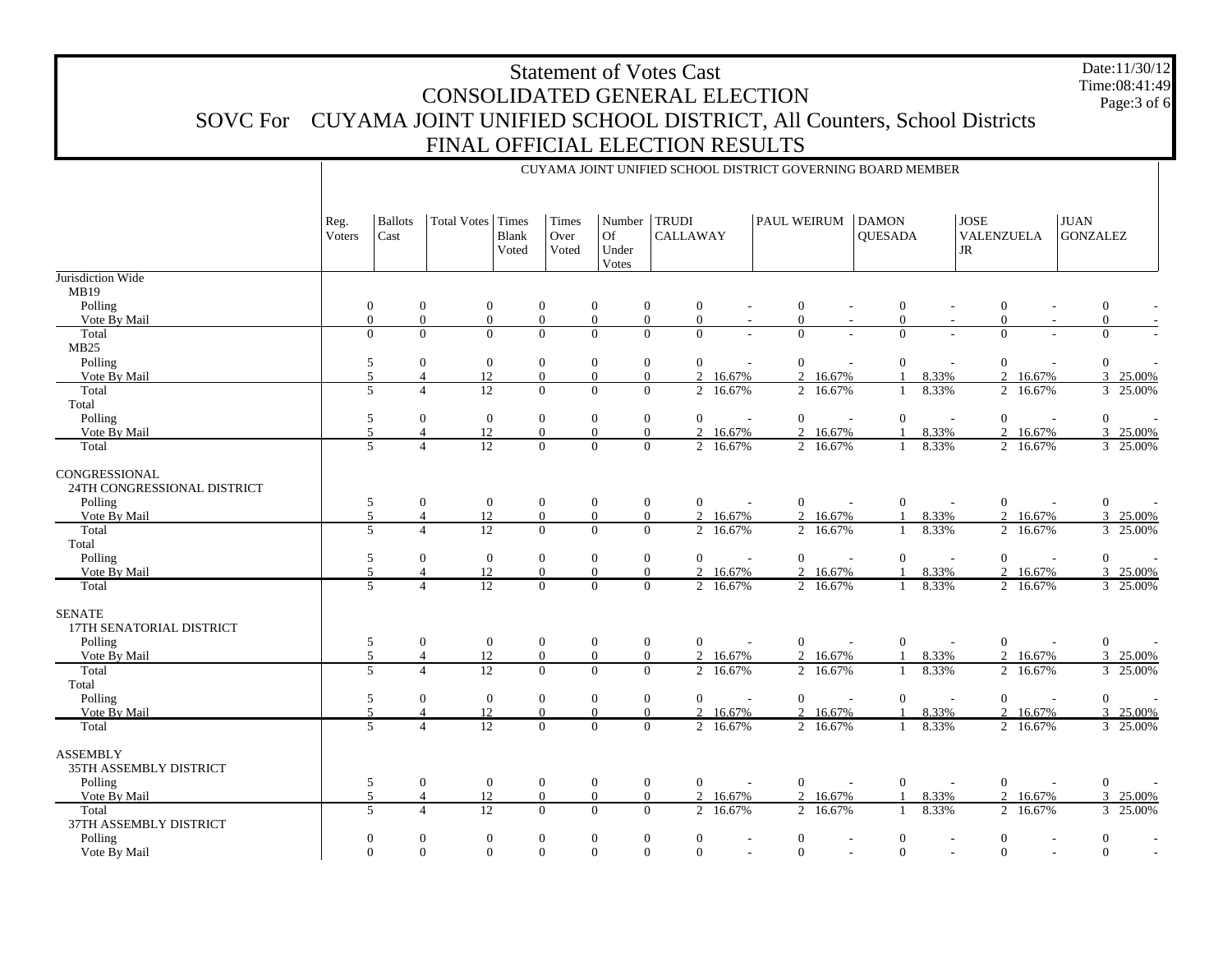## Statement of Votes Cast CONSOLIDATED GENERAL ELECTION SOVC For CUYAMA JOINT UNIFIED SCHOOL DISTRICT, All Counters, School Districts FINAL OFFICIAL ELECTION RESULTS

CUYAMA JOINT UNIFIED SCHOOL DISTRICT GOVERNING BOARD MEMBER

Date:11/30/12 Time:08:41:49Page:4 of 6

|                                                                    | Reg.<br><b>Voters</b> | <b>Ballots</b><br>Cast   | Total Votes Times                | Blank<br>Voted | Times<br>Over<br>Voted | Number<br>Of<br>Under<br>Votes | <b>TRUDI</b><br><b>CALLAWAY</b> |                          | <b>PAUL WEIRUM</b> |                          | <b>DAMON</b><br><b>QUESADA</b> |                          | <b>JOSE</b><br>VALENZUELA<br><b>JR</b> |          | <b>JUAN</b><br><b>GONZALEZ</b> |                          |
|--------------------------------------------------------------------|-----------------------|--------------------------|----------------------------------|----------------|------------------------|--------------------------------|---------------------------------|--------------------------|--------------------|--------------------------|--------------------------------|--------------------------|----------------------------------------|----------|--------------------------------|--------------------------|
| Total                                                              | $\Omega$              |                          | $\Omega$<br>$\Omega$             |                | $\Omega$               | $\Omega$                       | $\theta$<br>$\Omega$            |                          | $\overline{0}$     |                          | $\Omega$                       |                          | $\overline{0}$                         | ÷        | $\Omega$                       |                          |
| Total                                                              |                       |                          |                                  |                |                        |                                |                                 |                          |                    |                          |                                |                          |                                        |          |                                |                          |
| Polling                                                            | 5                     |                          | $\overline{0}$<br>$\overline{0}$ |                | $\theta$               | $\mathbf{0}$                   | $\mathbf{0}$<br>$\mathbf{0}$    |                          | $\mathbf{0}$       |                          | $\theta$                       |                          | $\mathbf{0}$                           |          | $\mathbf{0}$                   |                          |
| Vote By Mail                                                       | $\overline{5}$        |                          | 12                               |                | $\Omega$               | $\mathbf{0}$                   | $\overline{0}$                  | $\mathcal{D}$<br>16.67%  | $\mathcal{D}$      | 16.67%                   |                                | 8.33%                    |                                        | 2 16.67% |                                | 3 25.00%                 |
| Total                                                              | 5                     | $\boldsymbol{\Delta}$    | 12                               |                | $\theta$               | $\overline{0}$                 | $\overline{0}$                  | 2<br>16.67%              |                    | 2 16.67%                 |                                | 8.33%                    |                                        | 2 16.67% |                                | 3 25.00%                 |
| <b>BOARD OF EQUALIZATION</b><br>STATE BOARD OF EQUALIZATION DIST 2 |                       |                          |                                  |                |                        |                                |                                 |                          |                    |                          |                                |                          |                                        |          |                                |                          |
| Polling                                                            | 5                     |                          | $\mathbf{0}$<br>$\overline{0}$   |                | $\mathbf{0}$           | $\boldsymbol{0}$               | $\mathbf{0}$<br>$\mathbf{0}$    |                          | $\boldsymbol{0}$   |                          | $\mathbf{0}$                   |                          | $\boldsymbol{0}$                       |          | $\boldsymbol{0}$               |                          |
| Vote By Mail                                                       | 5                     | $\overline{4}$           | 12                               |                | $\overline{0}$         | $\mathbf{0}$                   | $\overline{0}$                  | 2 16.67%                 |                    | 2 16.67%                 |                                | 8.33%                    |                                        | 2 16.67% |                                | 3 25.00%                 |
| Total                                                              | $\overline{5}$        | $\Delta$                 | $\overline{12}$                  |                | $\Omega$               | $\Omega$                       | $\theta$                        | $\overline{2}$<br>16.67% |                    | 2 16.67%                 |                                | 8.33%                    |                                        | 2 16.67% |                                | 3 25.00%                 |
| Total                                                              |                       |                          |                                  |                |                        |                                |                                 |                          |                    |                          |                                |                          |                                        |          |                                |                          |
| Polling                                                            | 5                     |                          | $\overline{0}$<br>$\overline{0}$ |                | $\mathbf{0}$           | $\mathbf{0}$                   | $\mathbf{0}$<br>$\mathbf{0}$    |                          | $\overline{0}$     | $\overline{\phantom{a}}$ | $\theta$                       |                          | $\mathbf{0}$                           |          | $\overline{0}$                 |                          |
| Vote By Mail                                                       | $\overline{5}$        |                          | 12                               |                | $\mathbf{0}$           | $\mathbf{0}$                   | $\overline{0}$<br>2             | 16.67%                   | $\overline{2}$     | 16.67%                   |                                | 8.33%                    |                                        | 2 16.67% |                                | 3 25.00%                 |
| Total                                                              | $\overline{5}$        | $\boldsymbol{\Delta}$    | 12                               |                | $\Omega$               | $\overline{0}$                 | $\overline{0}$                  | 16.67%<br>$\overline{2}$ |                    | 2 16.67%                 |                                | 8.33%                    |                                        | 2 16.67% |                                | 3 25.00%                 |
| SUPERVISOR/COMMISSIONER<br>4TH SUPERVISORIAL DISTRICT              |                       |                          |                                  |                |                        |                                |                                 |                          |                    |                          |                                |                          |                                        |          |                                |                          |
| Polling                                                            | 5                     |                          | $\overline{0}$<br>$\overline{0}$ |                | $\overline{0}$         | $\mathbf{0}$                   | $\mathbf{0}$<br>$\overline{0}$  |                          | $\boldsymbol{0}$   |                          | $\mathbf{0}$                   |                          | $\boldsymbol{0}$                       |          | $\overline{0}$                 |                          |
| Vote By Mail                                                       | 5                     | $\boldsymbol{\Delta}$    | 12                               |                | $\overline{0}$         | $\mathbf{0}$                   | $\overline{0}$                  | $\overline{2}$<br>16.67% |                    | 2 16.67%                 |                                | 8.33%                    |                                        | 2 16.67% |                                | 25.00%<br>3              |
| Total                                                              | $\overline{5}$        | $\Delta$                 | 12 <sub>12</sub>                 |                | $\Omega$               | $\overline{0}$                 | $\overline{0}$                  | $\overline{2}$<br>16.67% |                    | $\overline{2}$ 16.67%    |                                | 8.33%                    |                                        | 2 16.67% |                                | 3 25.00%                 |
| Total                                                              |                       |                          |                                  |                |                        |                                |                                 |                          |                    |                          |                                |                          |                                        |          |                                |                          |
| Polling                                                            | 5                     |                          | $\overline{0}$<br>$\mathbf{0}$   |                | $\mathbf{0}$           | $\boldsymbol{0}$               | $\mathbf{0}$<br>$\mathbf{0}$    |                          | $\overline{0}$     |                          | $\mathbf{0}$                   | $\overline{\phantom{a}}$ | $\mathbf{0}$                           | $\sim$   | $\overline{0}$                 |                          |
| Vote By Mail                                                       | $\tilde{\mathcal{L}}$ |                          | 12                               |                | $\Omega$               | $\overline{0}$                 | $\theta$                        | 16.67%<br>$\mathcal{L}$  |                    | 2 16.67%                 |                                | 8.33%                    |                                        | 2 16.67% |                                | 3 25.00%                 |
| Total                                                              | 5                     | $\Delta$                 | 12                               |                | $\Omega$               | $\overline{0}$                 | $\overline{0}$<br>2             | 16.67%                   |                    | 2 16.67%                 |                                | 8.33%                    |                                        | 2 16.67% |                                | 3 25.00%                 |
| <b>CITIES</b><br>UNINCORPORATED AREAS                              |                       |                          |                                  |                |                        |                                |                                 |                          |                    |                          |                                |                          |                                        |          |                                |                          |
| Polling                                                            | 5                     |                          | $\overline{0}$<br>$\overline{0}$ |                | $\overline{0}$         | $\mathbf{0}$                   | $\overline{0}$<br>$\mathbf{0}$  |                          | $\mathbf{0}$       |                          | $\theta$                       |                          | $\mathbf{0}$                           |          | $\overline{0}$                 |                          |
| Vote By Mail                                                       | 5                     |                          | 12<br>$\overline{4}$             |                | $\overline{0}$         | $\overline{0}$                 | $\overline{0}$                  | $\overline{2}$<br>16.67% | $\overline{2}$     | 16.67%                   |                                | 8.33%                    |                                        | 2 16.67% |                                | $\mathfrak{Z}$<br>25.00% |
| Total                                                              | 5                     |                          | 12<br>4                          |                | $\theta$               | $\overline{0}$                 | $\theta$                        | 2<br>16.67%              |                    | 2 16.67%                 |                                | 8.33%                    |                                        | 2 16.67% |                                | 3 25.00%                 |
| Total                                                              |                       |                          |                                  |                |                        |                                |                                 |                          |                    |                          |                                |                          |                                        |          |                                |                          |
| Polling                                                            | 5                     |                          | $\mathbf{0}$<br>$\overline{0}$   |                | $\mathbf{0}$           | $\boldsymbol{0}$               | $\mathbf{0}$<br>$\mathbf{0}$    |                          | $\boldsymbol{0}$   |                          | $\boldsymbol{0}$               | $\sim$                   | $\boldsymbol{0}$                       |          | $\mathbf{0}$                   |                          |
| Vote By Mail                                                       | $\overline{5}$        | $\boldsymbol{\varDelta}$ | 12                               |                | $\Omega$               | $\overline{0}$                 | $\mathbf{0}$                    | $\overline{2}$<br>16.67% |                    | 2 16.67%                 |                                | 8.33%                    |                                        | 2 16.67% |                                | 3 25.00%                 |
| Total                                                              | $\overline{5}$        |                          | 12<br>$\overline{4}$             |                | $\Omega$               | $\overline{0}$                 | $\overline{0}$                  | $\overline{2}$<br>16.67% | $\overline{2}$     | 16.67%                   |                                | 8.33%                    |                                        | 2 16.67% |                                | 3 25.00%                 |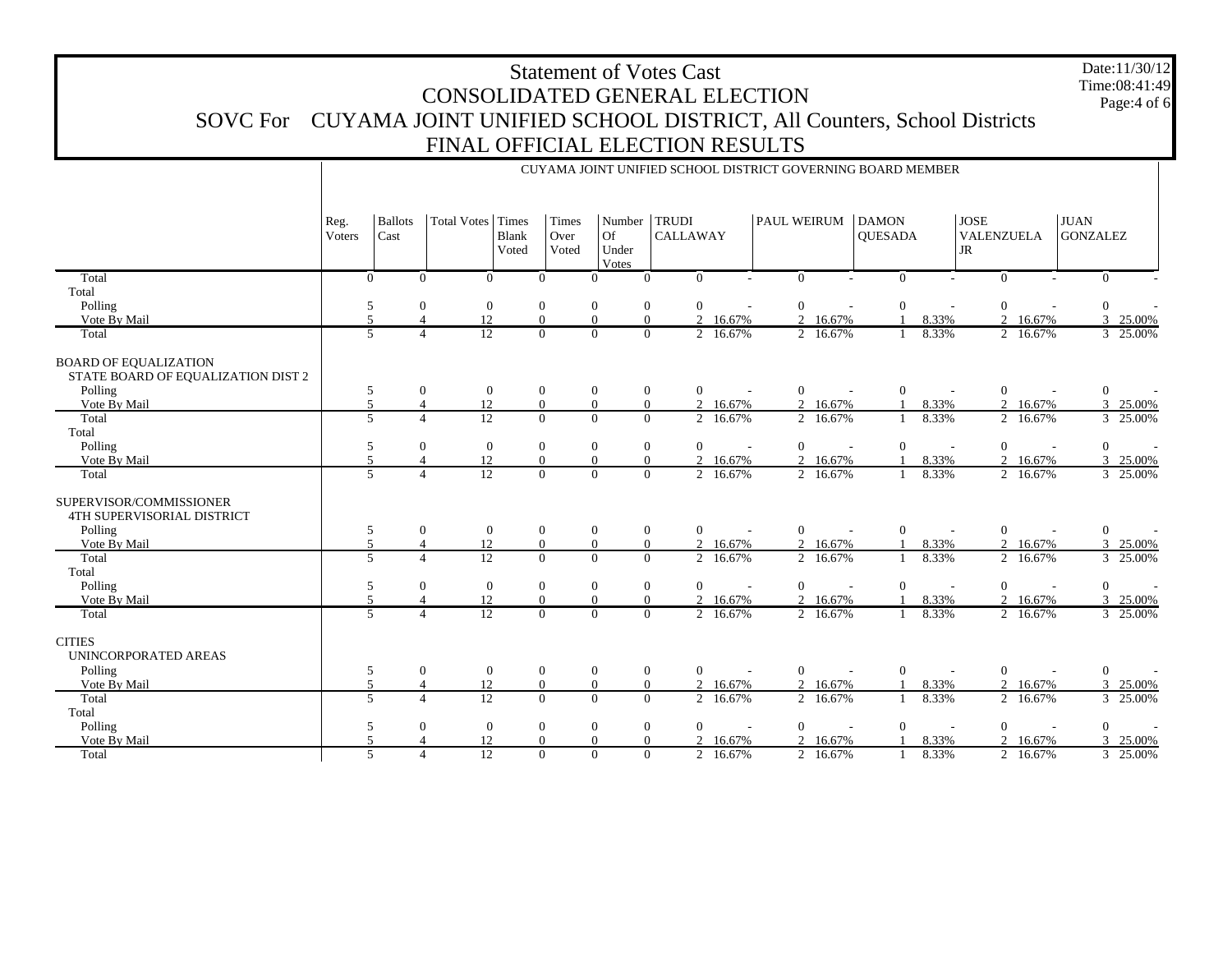|                                              |                                                         |                                                       | <b>Statement of Votes Cast</b>                                                | Date:11/30/12 |
|----------------------------------------------|---------------------------------------------------------|-------------------------------------------------------|-------------------------------------------------------------------------------|---------------|
|                                              |                                                         |                                                       | CONSOLIDATED GENERAL ELECTION                                                 | Time:08:41:49 |
|                                              |                                                         |                                                       | SOVC For CUYAMA JOINT UNIFIED SCHOOL DISTRICT, All Counters, School Districts | Page:5 of 6   |
|                                              |                                                         |                                                       |                                                                               |               |
|                                              |                                                         |                                                       | FINAL OFFICIAL ELECTION RESULTS                                               |               |
|                                              | CUYAMA JOINT UNIFIED SCHOOL<br>DISTRICT GOVERNING BOARD |                                                       |                                                                               |               |
|                                              | <b>MEMBER</b>                                           |                                                       |                                                                               |               |
|                                              | <b>MICHAEL</b>                                          | Write-In Votes                                        |                                                                               |               |
|                                              | <b>MANN</b>                                             |                                                       |                                                                               |               |
|                                              |                                                         |                                                       |                                                                               |               |
| Jurisdiction Wide<br>MB19                    |                                                         |                                                       |                                                                               |               |
| Polling                                      | $\overline{0}$                                          | $\boldsymbol{0}$                                      |                                                                               |               |
| Vote By Mail<br>Total                        | $\theta$<br>$\overline{0}$                              | $\overline{0}$<br>$\overline{0}$                      |                                                                               |               |
| MB25                                         |                                                         |                                                       |                                                                               |               |
| Polling                                      | $\overline{0}$                                          | $\mathbf{0}$                                          |                                                                               |               |
| Vote By Mail<br>Total                        | 2 16.67%<br>2 16.67%                                    | $\overline{0}$<br>0.00%<br>$0.00\%$<br>$\overline{0}$ |                                                                               |               |
| Total                                        |                                                         |                                                       |                                                                               |               |
| Polling                                      | $\mathbf{0}$<br>$\sim$                                  | $\overline{0}$                                        |                                                                               |               |
| Vote By Mail<br>Total                        | 2 16.67%<br>2 16.67%                                    | $\overline{0}$<br>0.00%<br>0.00%<br>$\overline{0}$    |                                                                               |               |
|                                              |                                                         |                                                       |                                                                               |               |
| CONGRESSIONAL<br>24TH CONGRESSIONAL DISTRICT |                                                         |                                                       |                                                                               |               |
| Polling                                      | $\overline{0}$                                          | $\overline{0}$                                        |                                                                               |               |
| Vote By Mail                                 | 2 16.67%                                                | $\overline{0}$<br>0.00%                               |                                                                               |               |
| Total<br>Total                               | 2 16.67%                                                | 0.00%<br>$\overline{0}$                               |                                                                               |               |
| Polling                                      | $\overline{0}$                                          | $\boldsymbol{0}$                                      |                                                                               |               |
| Vote By Mail                                 | 2 16.67%                                                | $\overline{0}$<br>0.00%<br>$\Omega$                   |                                                                               |               |
| Total                                        | 2 16.67%                                                | 0.00%                                                 |                                                                               |               |
| <b>SENATE</b>                                |                                                         |                                                       |                                                                               |               |
| 17TH SENATORIAL DISTRICT<br>Polling          | $\overline{0}$                                          | $\mathbf{0}$                                          |                                                                               |               |
| Vote By Mail                                 | 2 16.67%                                                | $\overline{0}$<br>0.00%                               |                                                                               |               |
| Total                                        | 2 16.67%                                                | $0.00\%$<br>$\overline{0}$                            |                                                                               |               |
| Total<br>Polling                             | $\overline{0}$<br>$\sim$                                | $\mathbf{0}$                                          |                                                                               |               |
| Vote By Mail                                 | 2 16.67%                                                | $\overline{0}$<br>0.00%                               |                                                                               |               |
| Total                                        | 2 16.67%                                                | $\overline{0}$<br>0.00%                               |                                                                               |               |
| <b>ASSEMBLY</b>                              |                                                         |                                                       |                                                                               |               |
| 35TH ASSEMBLY DISTRICT                       |                                                         |                                                       |                                                                               |               |
| Polling<br>Vote By Mail                      | $\overline{0}$<br>2 16.67%                              | $\overline{0}$<br>$\overline{0}$<br>0.00%             |                                                                               |               |
| Total                                        | 2 16.67%                                                | $\overline{0}$<br>0.00%                               |                                                                               |               |
| 37TH ASSEMBLY DISTRICT                       |                                                         |                                                       |                                                                               |               |
| Polling                                      | $\overline{0}$<br>$\overline{a}$                        | $\mathbf{0}$                                          |                                                                               |               |

0 - 0 -

Vote By Mail